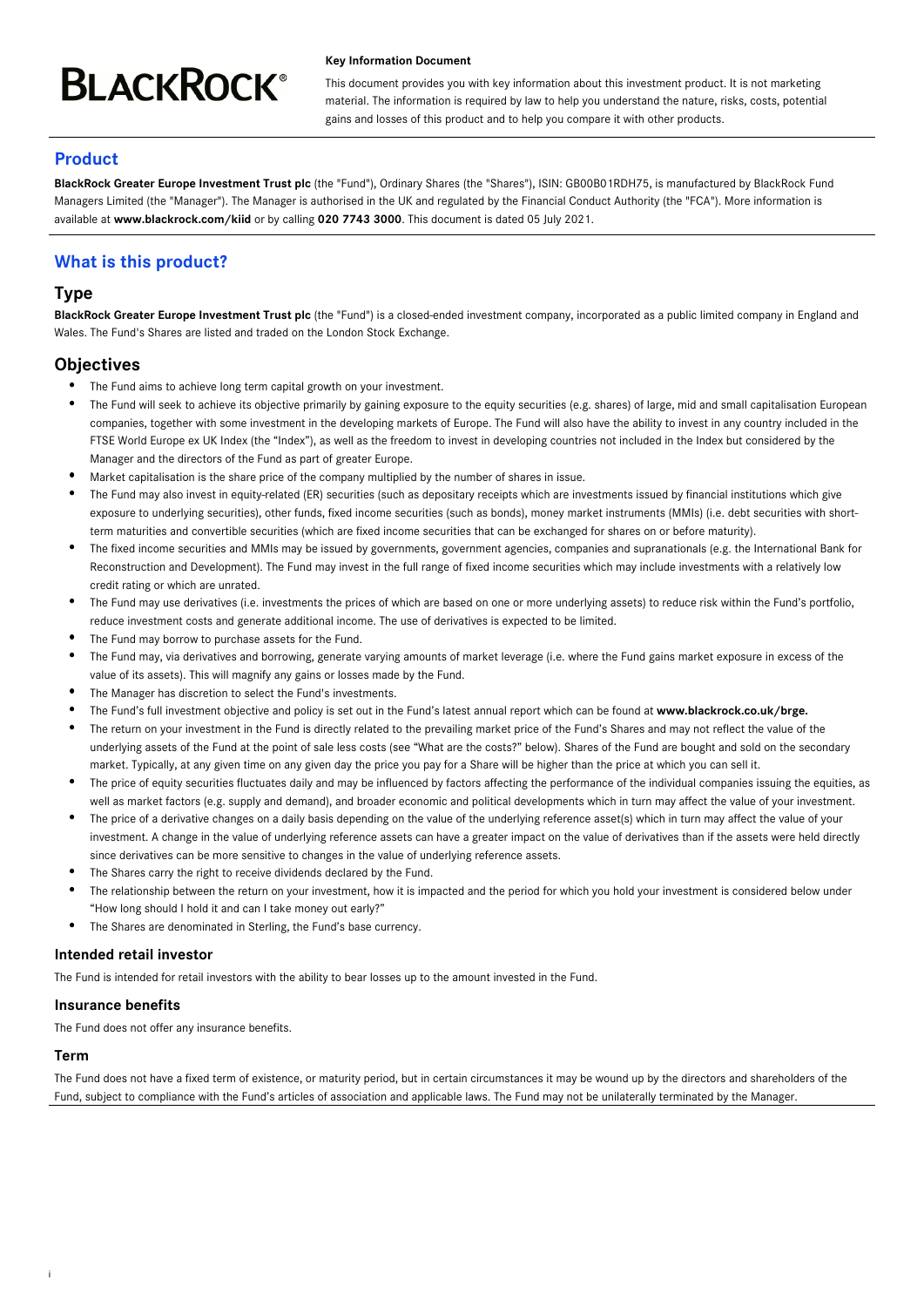## **What are the risks and what could I get in return?**

# **Risk Indicator**



- The summary risk indicator is a guide to the level of risk of this product compared to other products. It shows how likely it is that the product will lose money because of movements in the markets or because the Fund is not able to pay you.
- We have classified this product as 4 out of 7, which is a medium risk class. This classification rates the potential losses from future performance at a medium level, and poor market conditions could affect the value of your investment. This classification is not guaranteed and may change over time and may not be a reliable indication of the future risk profile of the Fund. The lowest category does not mean risk free.

Be aware of currency risk. You may receive payments in a different currency to that of your country and therefore the final return you will get will depend on the exchange rate between the two currencies. This risk is not considered in the indicator shown above.

- The insolvency of certain institutions providing services such as safekeeping of assets or acting as counterparty to derivatives or other instruments, may expose the Fund to financial loss.
- This product does not include any protection from future market performance so you could lose some or all of your investment.
- If the Fund is not able to pay you what is owed, you could lose your entire investment.

## **Performance Scenarios**

#### **Investment GBP 10,000**

ii

| <b>Scenarios</b> |                                     | 1 year     | 3 years    | 5 years<br>(Recommended<br>holding period) |
|------------------|-------------------------------------|------------|------------|--------------------------------------------|
|                  |                                     | <b>GBP</b> | <b>GBP</b> | <b>GBP</b>                                 |
| <b>Stress</b>    | What you might get back after costs | 1,809      | 4,488      | 3,436                                      |
|                  | Average return each year            | $-81.9%$   | $-18.4%$   | $-13.1%$                                   |
| Unfavourable     | What you might get back after costs | 9,047      | 10,179     | 12,126                                     |
|                  | Average return each year            | $-9.5%$    | 0.6%       | 4.3%                                       |
| Moderate         | What you might get back after costs | 11,642     | 15,734     | 21,263                                     |
|                  | Average return each year            | 16.4%      | 19.1%      | 22.5%                                      |
| Favourable       | What you might get back after costs | 14,910     | 24,205     | 37,109                                     |
|                  | Average return each year            | 49.1%      | 47.3%      | 54.2%                                      |

This table shows the money you could get back over the next 5 years, under different scenarios, assuming that you invest GBP10,000.

The scenarios shown illustrate how your investment could perform. You can compare them with the scenarios of other products.

- The scenarios presented are an estimate of future performance based on evidence from the past on how the value of this investment varies, and are not an exact indicator. What you get will vary depending on how the market performs and how long you keep the investment/product.
- The stress scenario shows what you might get back in extreme market circumstances, and it does not take into account the situation where the Fund is not able to pay you.
- The figures shown include all the costs of the product itself, but may not include all the costs that you pay to your broker, financial adviser or distributor. The figures do not take into account your personal tax situation, which may also affect how much you get back. The performance scenarios are based on share price total return with dividends reinvested.

## **What happens if BlackRock Fund Managers Limited is unable to pay out?**

The Manager is not obliged to pay out the Shares in the Fund. The Fund is a closed-ended investment company and, as such, shareholders in the Fund have no right to have their shares redeemed or repurchased by the Fund. The Fund is required to pay out any surplus assets to shareholders on a winding up of the Fund, provided the Fund has satisfied all of its liabilities. As a shareholder of the Fund you would not be able to make a claim to the Financial Services Compensation Scheme about the Fund in the event that the Fund is unable to pay out.